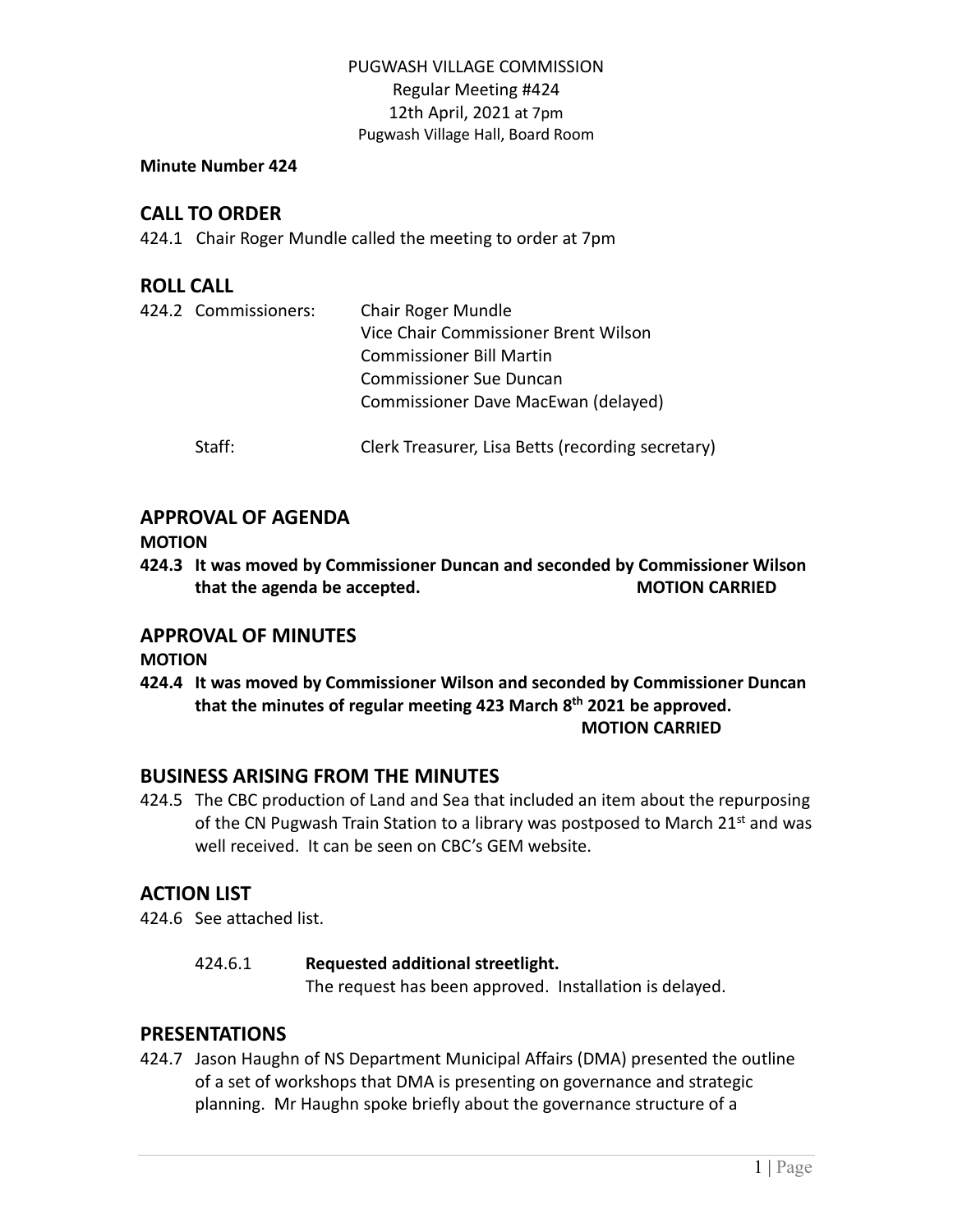commission and its relationship to the Clerk Treasurer management model of administration, as compared to the CAO model.

If the Commission agreed to pursue further presentations/modules, they would be made Pugwash specific and geared towards gaining the information to then develop a multi year strategic plan for the Village. There is a great deal of flexibility of the format of the timing and structure of the workshops/ presentations. DMA would also need to know how much time the Commissioners could commit to the workshops/presentations.

Accompanying program literature would be developed and provided by DMA. This is a new version of a subject of training that has been available for many years. The complexities, differences and complications of being a Village was briefly discussed. The Commission will confirm if they would like to participate in this training shortly.

# **CORRESPONDENCE**

424.8 **Minister Brendan Maguire, NS Dept. Municipal Affairs** - greeting as the new Minister. Jason Haughn suggested that further contact from the Minister would come after the legislature rises for the summer. Note that the Department name has changed again recently.

### 424.9 **Farmers Market**

Request for funding of \$2,000 to help pay for a downsized solar project. The current proposal includes a free installation from the developer.

Commissioner Martin asked how much energy would be produced? Councilor Houghtaling was present and was able to estimate that as the energy produced would be proportional to the reduction of the size of the project (from \$50,000 to \$15,000.

Commissioner Martin asked if this project would make the Village ineligible for a larger, provincially funded project or if this downsized project was expandable to a larger project? Councilor Houghtaling reported that the larger project was still possible and that, as the project host, excess power produced could be used to defray energy costs for other Village owned properties.

### **MOTION**

**424.10 It was moved by Commissioner MacEwan and seconded by Commissioner Wilson that a donation of \$2,000 be sent to the Farmers Market for the solar energy** project. **MOTION CARRIED**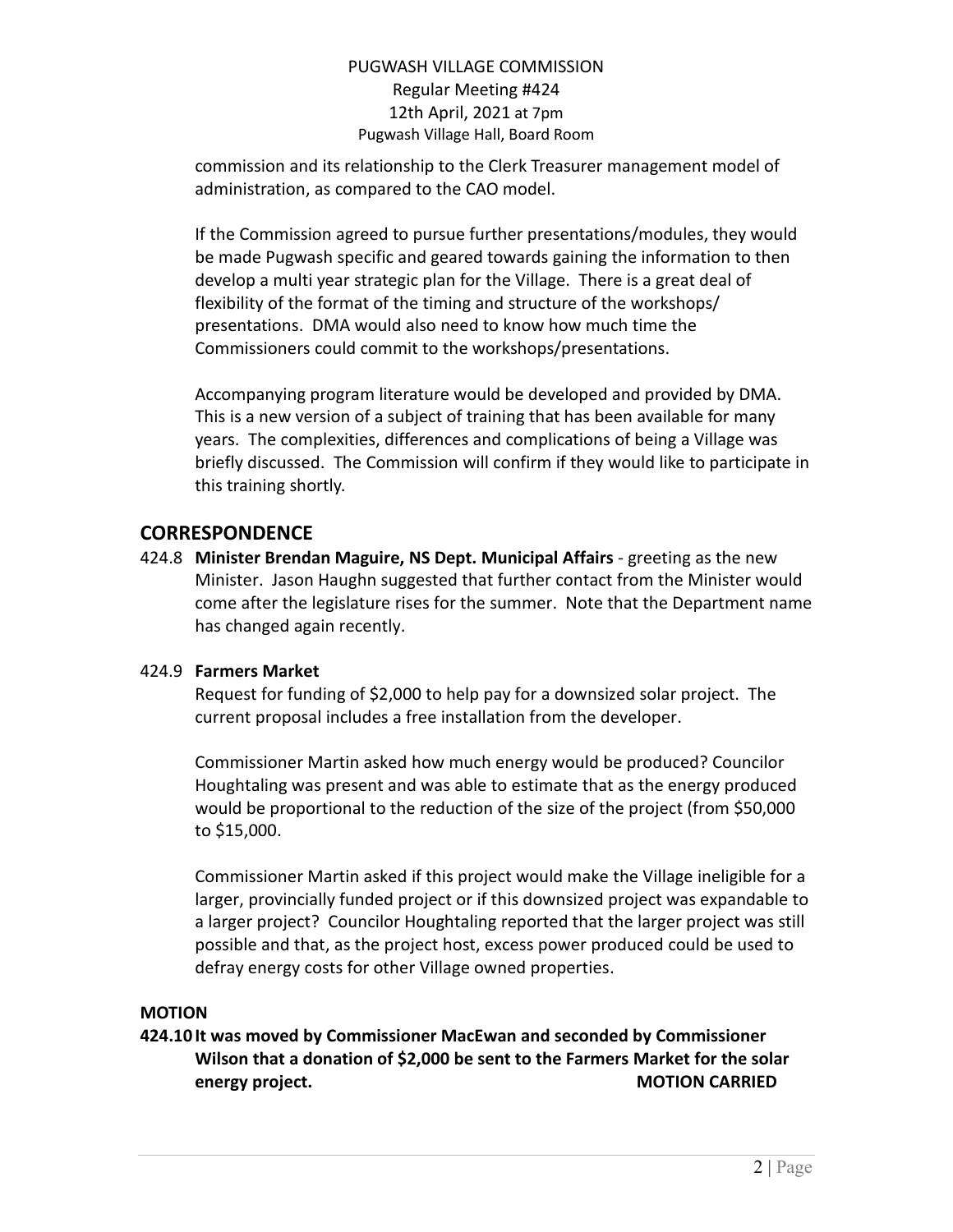### 424.11 **Letters of Support - in general**

The Clerk explained that Letters of Support are often requested by non profit organizations with a very short deadline. There is often not time to ask the Commission as a whole for the Letter in a regular meeting. Currently, if the request seems reasonable and uncontroversial, the Commission Chair signs the Letter and it is reported at the next meeting

The Commission agreed that this procedure works and that a written policy for future guidance would be helpful.

424.12**NS Department Transportation and Infrastructure Renewal (TIR)** - now renamed to NS Department Transportation and Active Transit (TAT) Letter from the Village to the Minister has been sent and copied to numerous other levels of government re: maintenance of storm drains in the preparation of installing sidewalks.

### **COMMITTEE REPORTS**

#### **424.13 Clerk Treasurer's Reports**

424.13.1 **Thrive Outside** project: extend the playground area, include provided Fit Trails equipment, bike racks etc. A decision on the Canada Healthy Communities Initiative is deferred to May 14<sup>th</sup>. Grant applications have been sent to the Municipality and Canada Post Community Foundation.

### 424.13.2 **Staffing**

Application deadline has passed, and resumes are just now being looked at. There was heavy level of applications for some jobs but not all. Some may have to be re-posted. This may depend on whether grant applications for staffing are successful. Last year, the Federal funding was not communicated until late in the summer (too late to use). Interviews will be held soon when a Commissioner will be asked to sit in as a witness to the interview. Depending on the quality of candidates, the Admin Assistant position may require a computer skills test.

### 424.13.3 **Village Hall Carpets**

All have been cleaned recently, using borrowed equipment.

#### 424.13.4 **Harbourfront Piano**

A recent donation of an elderly piano is now inside the PHC. It needs tuning but is otherwise in good condition.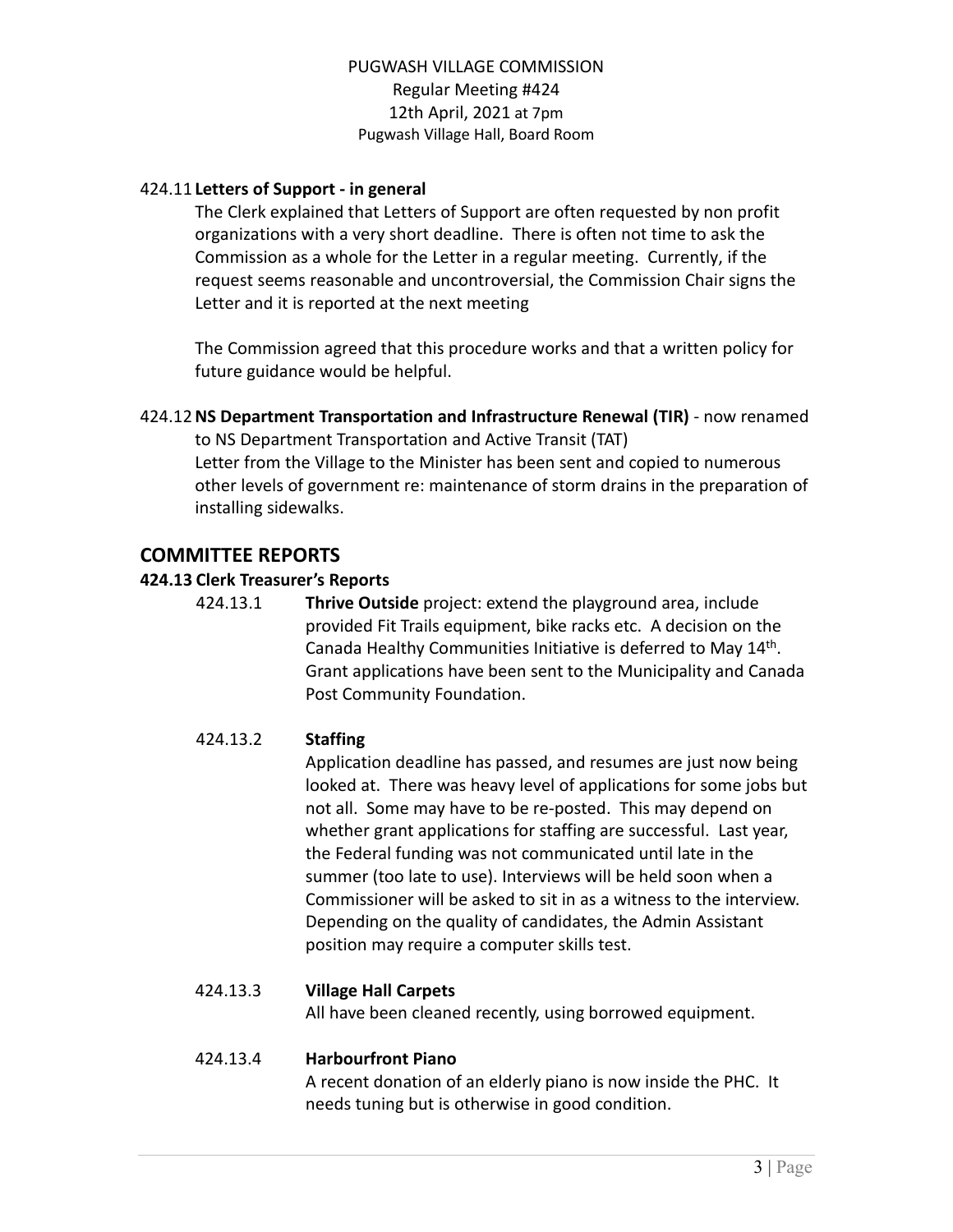- 424.13.5 **Community Health Boards - walking challenge**. May 1 st to May 10<sup>th</sup>. The three Cumberland boards will compete to walk for the most time. The Village has been asked to receive reported times for this area.
- 424.13.6 **Municipality Cumberland County Chief Administrative Officer** (CAO) is Greg Herrett, formally the CAO for the Town of Amherst. The Clerk suggested the Village reach out to welcome Greg and establish a new working relationship.

#### 424.13.7 **Surplus C@P Site computers**

These are machines that the Village inherited when the C@P Site dissolved. Two have been reconditioned and installed with a new operating system and can be used by Village staff. The remaining six machines are very old and of no value to the Village and not even listed as tangible assets. However, the company that refurnished the others could either fix them for donation to needy families or be used or recycled for parts. The Commissioner agreed that they can be disposed of for Amherst & Pugwash Computer Repair to fix and donate.

### 424.14 **Accessibility (Municipality)**

No report. There were not enough people present for quorum. Commissioner MacEwan (as a representative from Sunset) said it was hard to attend daytime meetings, including for Sunset residents.

### 424.15 **Association of Nova Scotia Villages (ANSV)**

Commissioner Martin commented that a communication from NS Dept. Municipal Justice had suggested Village had been consulted while the Accessibility Act was written. The ANSV challenged this fact and met with the province to discover that there had indeed been some consultation, but with ANSV executive members no longer in the Association. Commissioner Martin believes that the meeting then went very well, establishing a good relationship with the province that can now move forward.

#### 424.16 **Audit Committee**

The committee will meet soon and then again with the auditor, Lawrence Lake. The committee will then meet with him again after he has completed his audit, but before he presents his financial statements for 2021 at the next Annual General Meeting.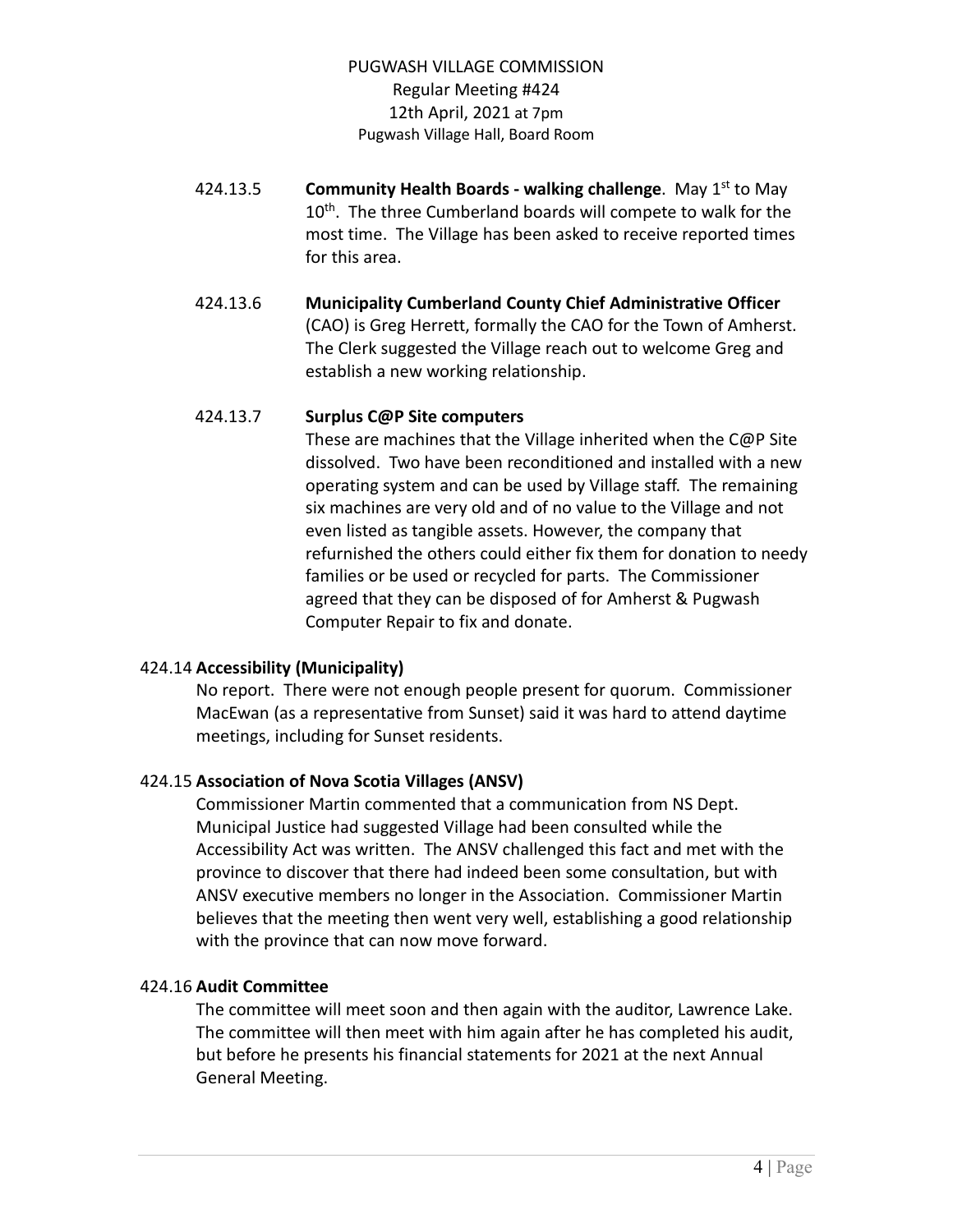#### 424.17 **Physician Recruitment and Retention**

Doctor Mueller will be in Pugwash for a 6 month locum position. The committee will work hard to be sure he and his family are well looked after. The committee has been given funding to help with its website.

#### 424.18 **Communities in Bloom (CIB)**

Eight copies of the community book have been printed off. CIB will help compiling the books.

#### 424.19 **Multi Purpose Centre**

There was considerable discussion about the current design and business plan and whether it meets current community wants and needs. The project construction costs are now \$4.4 million with a proposed annual operational budget of \$200,000.

Commissioner Duncan had a number of concerns, particularly the location and the degree of how well the community has been kept up to date on the project and whether area residents will be taxed to help fund the building.

The Clerk gave a brief history of the project and the organizations represented on the committee. The newer Commissioners expressed a wish for more information and, possibly, public consultation, however there is now very little time left before the design and business plan are submitted to Council.

The meeting was informed that an area rate could be imposed without public consultation or plebiscite. It was agreed that without sufficient funding from higher levels of government, the project will not be able to go ahead.

#### **MOTION**

**424.20 It was moved by Commissioner Martin and seconded by Commissioner Wilson that the Village of Pugwash Commission recognizes the effort that has gone into developing this project and urges Council to go forward on the next phase.**

#### **MOTION CARRIED**

# **MOTIONS**

424.21 None.

# **NOTICE OF MOTIONS**

424.22 None.